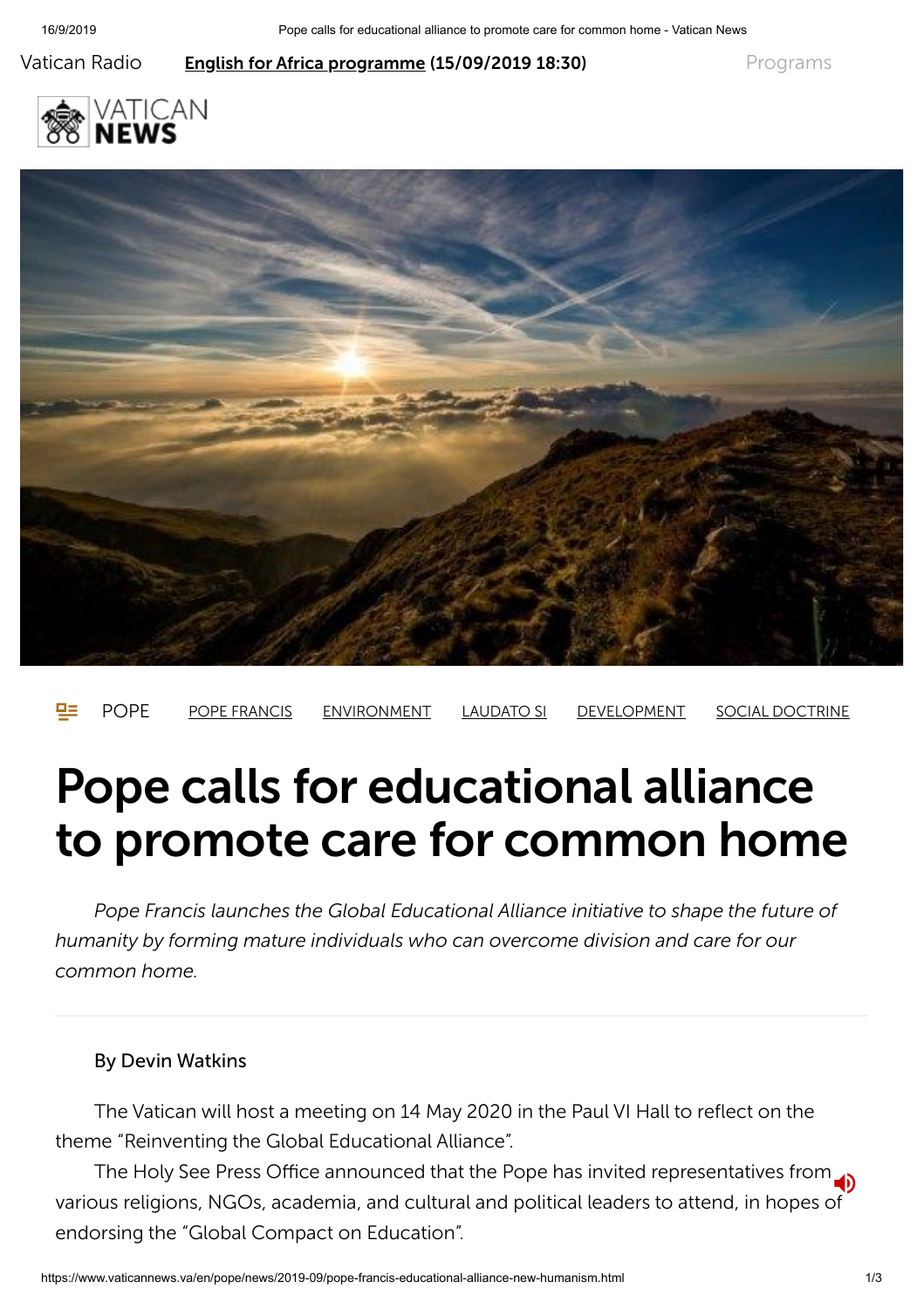#### Renew dialogue

Pope Francis lent his support to the initiative on Thursday.

In his written message, the Pope said the meeting "will rekindle our dedication for and with young people, renewing our passion for a more open and inclusive education, including patient listening, constructive dialogue, and better mutual understanding."

The goal, he stressed, is to develop "a new universal solidarity and a more welcoming society," adding that education is key to driving positive change.

#### In an educational village

"Never before has there been such need to unite our efforts in a broad educational alliance, to form mature individuals capable of overcoming division and antagonism, and to restore the fabric of relationships for the sake of a more fraternal humanity," he said.

Quoting an African proverb – "It takes a whole village to educate a child" – Pope Francis called for the creation of an "educational village".

In such a system, he said, everyone would participate according to their respective roles to form a "network of open, human relationships."

The Pope called it an alliance that "integrates and respects all aspects of the person, uniting studies and everyday life, teachers, students and their families, and civil society in its intellectual, scientific, artistic, athletic, political, business, and charitable dimensions."

And he laid out several steps towards creating this "educating village".

### Along paths of fraternity

For this project to succeed, Pope Francis said, fraternity must be allowed to flourish and discrimination swept aside, as he urged in the Document on Human Fraternity signed in Abu Dhabi with the Grand Imam of Al-Azhar.

The Pope said the first step is finding "the courage to place the human person at the center." This means recognizing the world's interconnectedness and re-thinking economics, politics, growth, and progress, giving pride-of-place to an integral ecology that rejects the throw-away culture.

Next, Pope Francis called for summoning up "the courage to capitalize on our best energies". The *status quo* should be replaced by giving education "a long-term vision", to create a new humanism. The result, he added, will be "men and women who are open, responsible, prepared to listen, dialogue and reflect with others, and capable of weaving relationships with families, between generations, and with civil society."